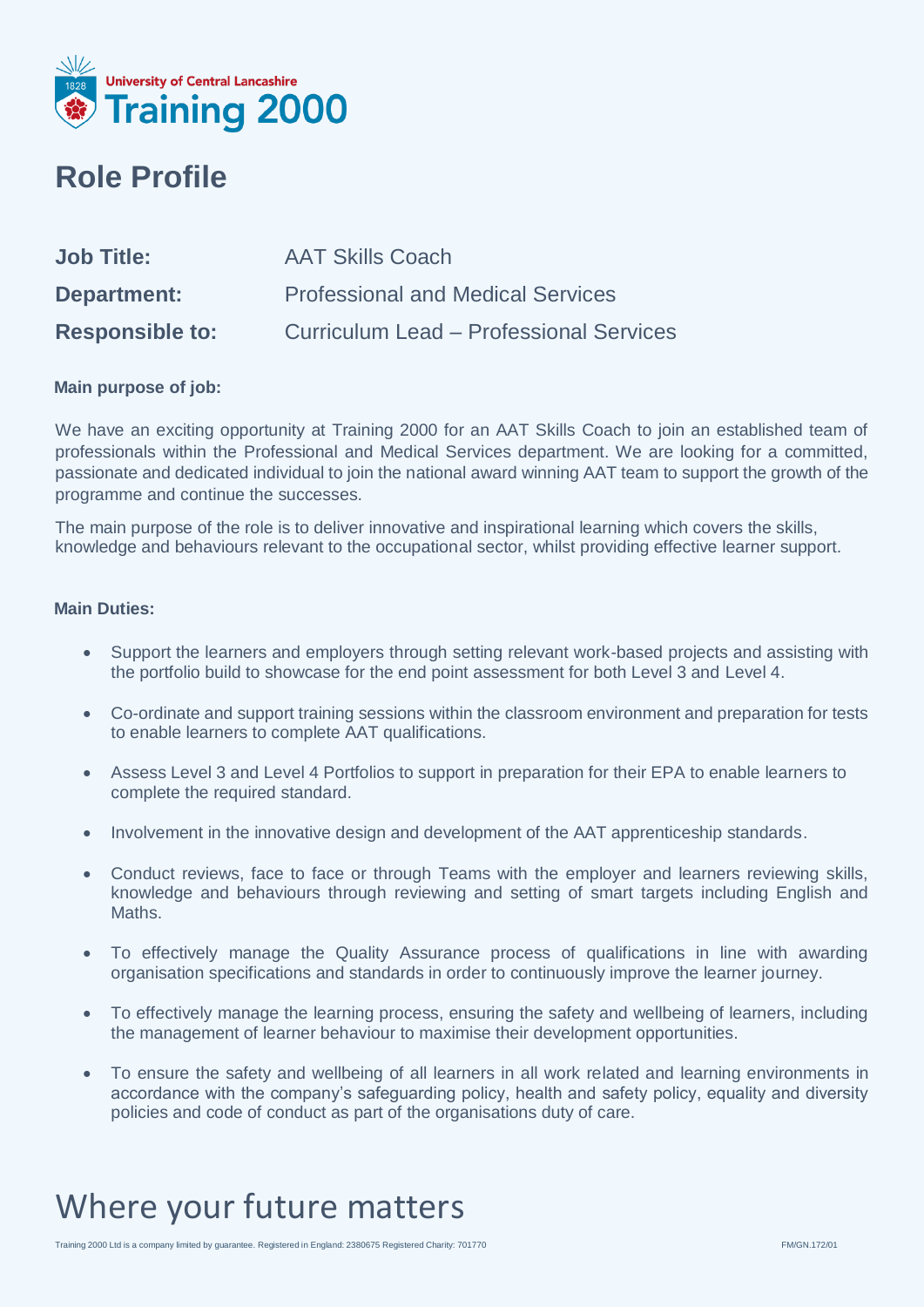

- To carry out regular risk assessments of the learning process and associated environments, in accordance with the company's risk assessment policy and procedure, and accordingly implement any relevant control measures/action plans.
- To professionally liaise and work with all key stakeholders involved in the learning process to ensure full integration, support and promotion of the company's services, including relevant external organisations.
- To be responsible for self-development including Continuous Professional Development and competence, incorporating both academic and professional training, in line with the Institute for Learning Code of Professional conduct and awarding body requirements.
- Recruit, initially assess and induct learners onto the AAT apprenticeship programmes and support all learners to establish and maintain secure employment.
- Support employers on matters relating to their apprenticeship training needs and development and preparation for the end point assessment.
- Complete relevant training qualifications in line with ESFA and current legislation and ensure that all activities follow ESFA funding contract and audit requirements.
- To demonstrate knowledge and compliance with regards to GDPR and all associated Data Protection legislation. This includes having due regard for any personal data that you may come into contact with in your role which includes learners/ customers/ staff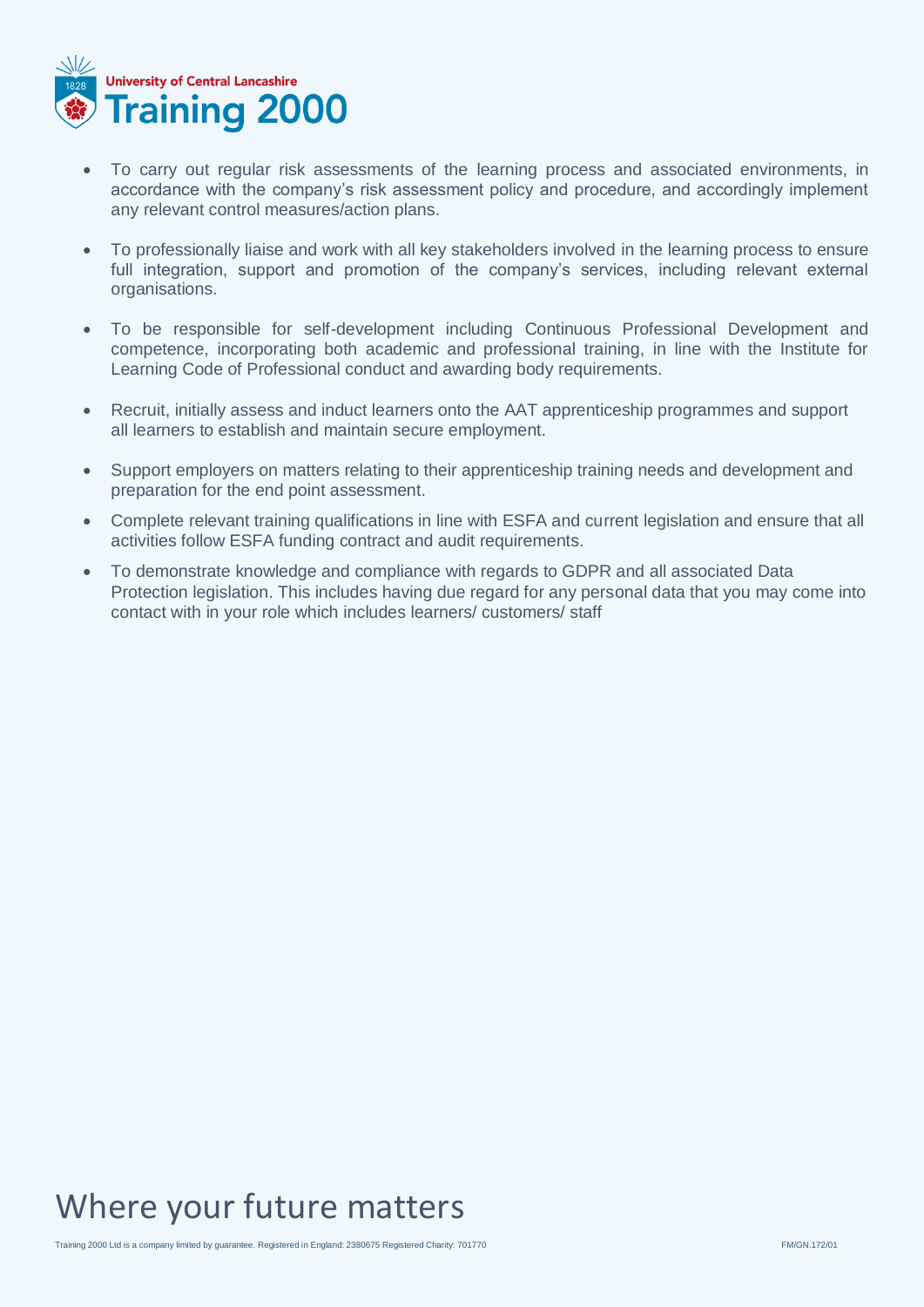

## **Person Specification**

| <b>Job Title:</b>      | <b>AAT Skills Coach</b>                        |
|------------------------|------------------------------------------------|
| Department:            | <b>Professional and Medical Services</b>       |
| <b>Responsible to:</b> | <b>Curriculum Lead - Professional Services</b> |

| <b>Criteria</b>                    | <b>Essential requirements</b>                                                                                                                                                                                                                                                                                                                                                                                                                                                                                                                                                                                                                                                                                                                                                                                                                                                                                      | <b>Desirable requirements</b>                                                                                                                                                                                                                                  |
|------------------------------------|--------------------------------------------------------------------------------------------------------------------------------------------------------------------------------------------------------------------------------------------------------------------------------------------------------------------------------------------------------------------------------------------------------------------------------------------------------------------------------------------------------------------------------------------------------------------------------------------------------------------------------------------------------------------------------------------------------------------------------------------------------------------------------------------------------------------------------------------------------------------------------------------------------------------|----------------------------------------------------------------------------------------------------------------------------------------------------------------------------------------------------------------------------------------------------------------|
| Knowledge &<br>Qualifications      | <b>AAT /ACCA/CIMA specialist</b><br>$\bullet$<br>vocational qualification -<br>minimum level 4<br>Accredited qualification minimum<br>$\bullet$<br>Level 2 in Literacy, Numeracy<br>Comprehensive knowledge of all<br>$\bullet$<br>Company Safeguarding, Health<br>and Safety policies and<br>procedures and their application.<br>Comprehensive knowledge of<br>$\bullet$<br>relevant vocational sectors.<br>Robust knowledge of vocational<br>$\bullet$<br>occupational qualifications and<br>curriculum including Functional<br>Skills, Vocational and Work Skills<br>and Behaviours.<br>Knowledge of quality assurance<br>$\bullet$<br>practice (assessment processes)<br>is desirable.<br>Strong knowledge of Health &<br>Safety legislation and how to<br>implement effective policy.<br>Strong knowledge of Equality &<br>$\bullet$<br>Diversity and safeguarding and<br>how to implement effective policy. | Possession of a professional<br>$\bullet$<br>qualification in accordance with<br>occupational position held (e.g.<br>an assessor/internal verifier's<br>award and vocational<br>qualification - minimum level<br>3).                                           |
| Skills &<br>Relevant<br>Experience | Strong interpersonal skills, active<br>$\bullet$<br>listening skills and excellent<br>ability to coach/mentor to aid<br>learner progression.<br>Strong organisation and<br>$\bullet$<br>administration skills in the<br>handling and completion of all<br>learner programmes and<br>associated documentation on a<br>timely and accurate basis to<br>contractual requirements.<br>Strong ICT skills with proficiency<br>with word, Excel, PowerPoint in                                                                                                                                                                                                                                                                                                                                                                                                                                                            | Experience of curriculum<br>$\bullet$<br>design, development and<br>delivery within the relevant<br>occupational sector is<br>desirable<br>Excellent & proven<br>$\bullet$<br>understanding of assessment<br>strategies that aid the<br>engagement of learners |

# Where your future matters